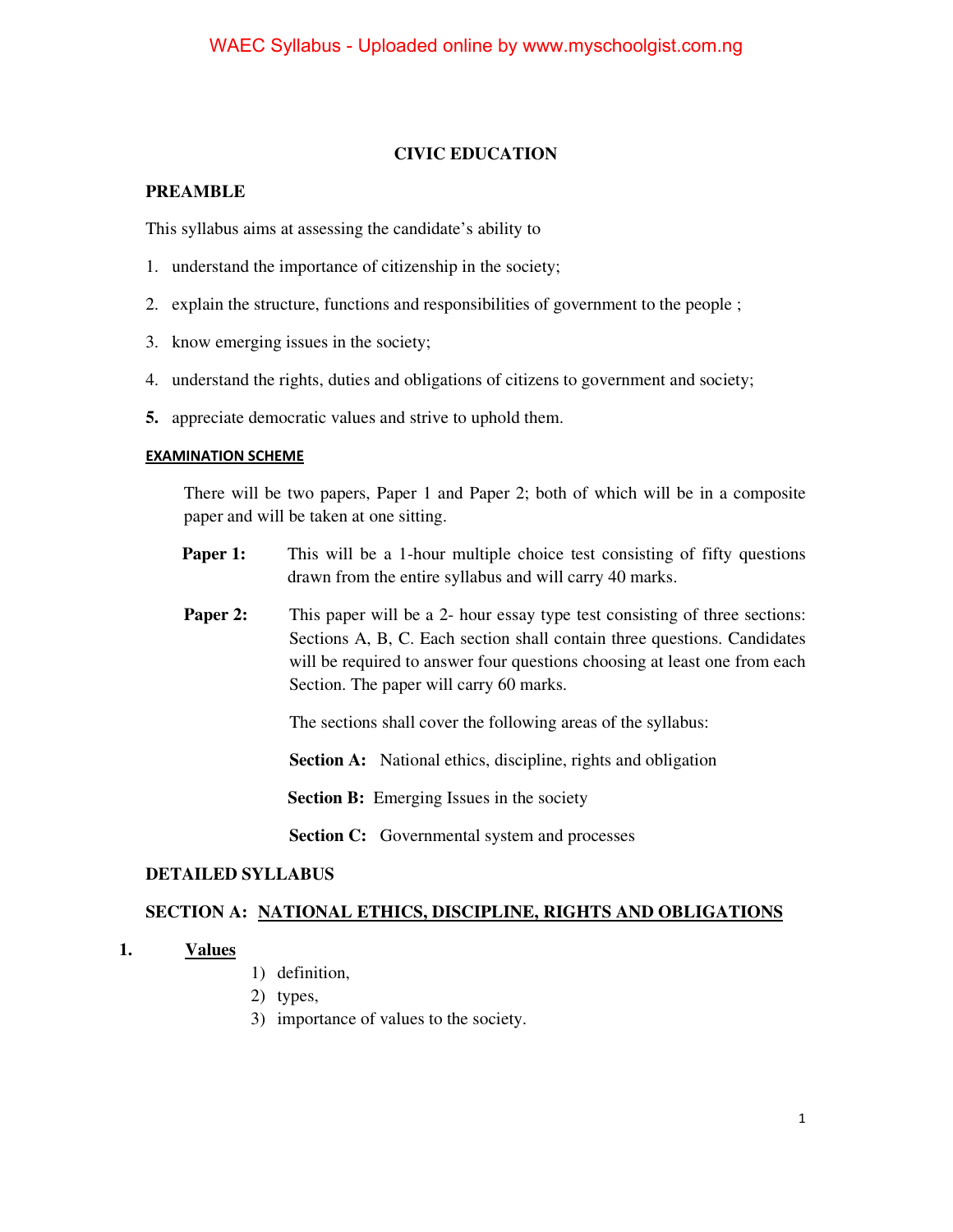## **2 Citizenship and Nationalism**

- 1) meaning of citizenship;
- 2) meaning of citizenship education;
- 3) goals of citizenship education;
- 4) duties and obligations of citizens;
- 5) meaning of nationalism;
- 6) ways of promoting national consciousness, integrity and unity in the society;
- 7) the nationalistic roles of individual and groups;
- 8) identification of local and world civic problems.

# **3 Human Rights**

- 1) meaning of human rights;
- 2) categories of human rights;
- 3) characteristics of human rights;
- 4) meaning and historical background of the Universal Declaration of Human Rights (UDHR);
- 5) meaning and identification of the seven core freedoms of UDHR;
- 6) importance of UDHR;
- 7) roles of individual, groups and government in UDHR;
- 8) limitations to the exercise of human rights.

# **4 Law and Order**

- 1) definition of Law and Order;
- 2) features of Law and Order;
- 3) importance of Law and Order in the society;
- 4) meaning of constituted authority;
- 5) types of constituted authority;
- 6) importance and roles of constituted authority.

# **5 Responsible Parenthood**

- 1) meaning of responsible parenthood;
- 2) roles of responsible parents;
- 3) importance of responsible parenthood in national development.

# **6 Traffic Regulations**

- 1) meaning of traffic regulations;
- 2) traffic regulation and its importance in the society;
- 3) the roles of the individual and government in maintaining traffic regulations.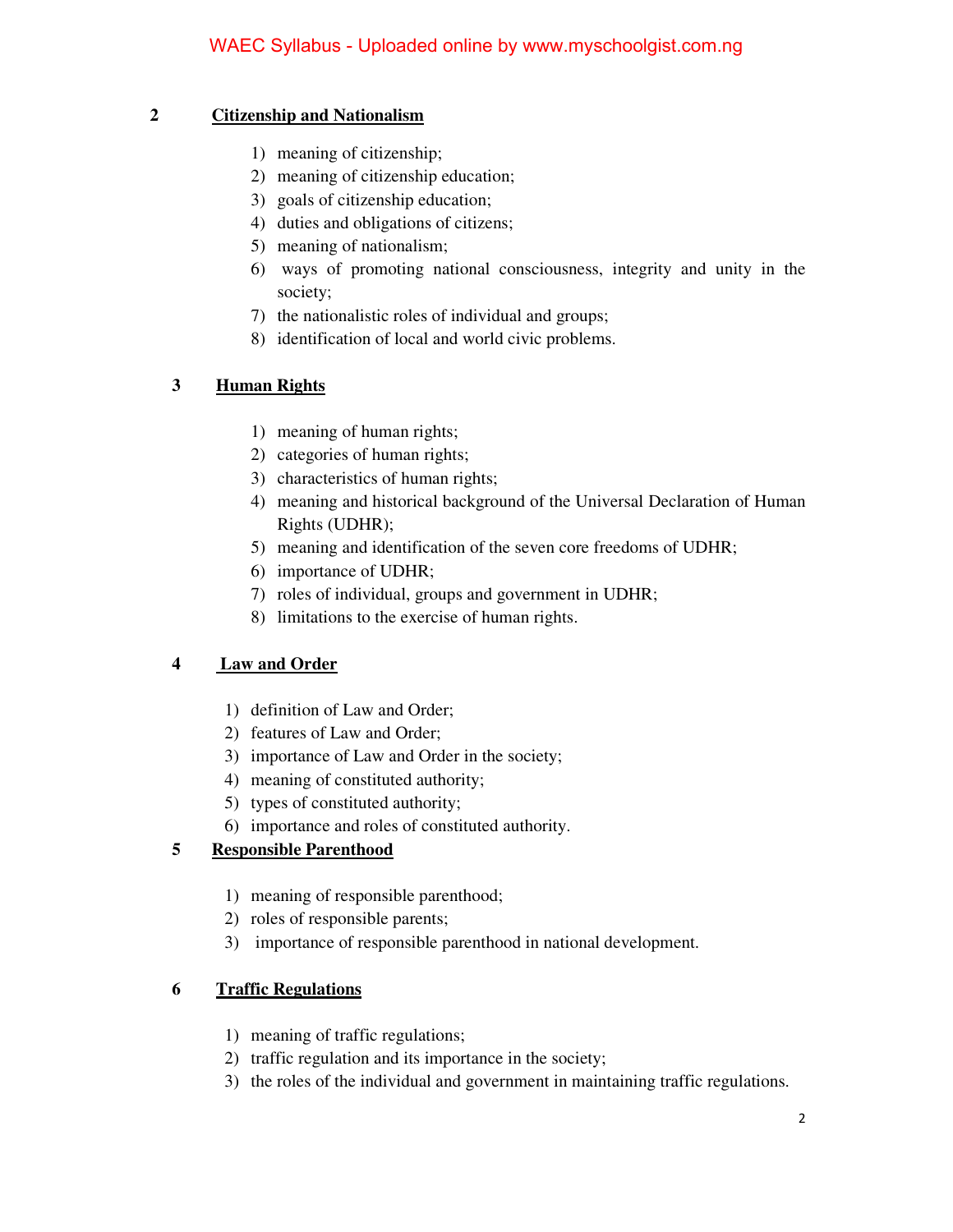#### **7 Inter- Personal Relationships**

- 1) meaning of inter-personal relationships;
- 2) types of interpersonal relationships;
- 3) skills that promotes interpersonal relationships;
- 4) meaning of inter communal relationships;
- 5) importance of inter communal relationships;
- 6) meaning of inter-communal conflicts.
- 7) skills for resolving inter-communal conflicts.

## **SECTION B: EMERGING ISSUES IN THE SOCIETY**

## **8 Cultism**

- 1) meaning and origin of cultism;
- 2) different cult groups in Nigeria and their symbols;
- 3) reasons for cultism;
- 4) consequences of cultism;
- 5) ways of preventing cultism in the society.

## **9 Drugs and Drug Abuse**

- 1) meaning of drug abuse;
- 2) drugs that can be abused;
- 3) how drugs are abused;
- 4) symptoms of drug abuse;
- 5) behaviours of drug addicts;
- 6) ways of preventing drug abuse;
- 7) government agencies working to prevent drug abuse/trafficking and their activities;
- 8) laws against drug abuse.

## **10 Human Trafficking**

- 1) meaning of human trafficking;
- 2) causes of human trafficking;
- 3) effects and consequences of human trafficking;
- 4) efforts of government and individuals in stopping human trafficking.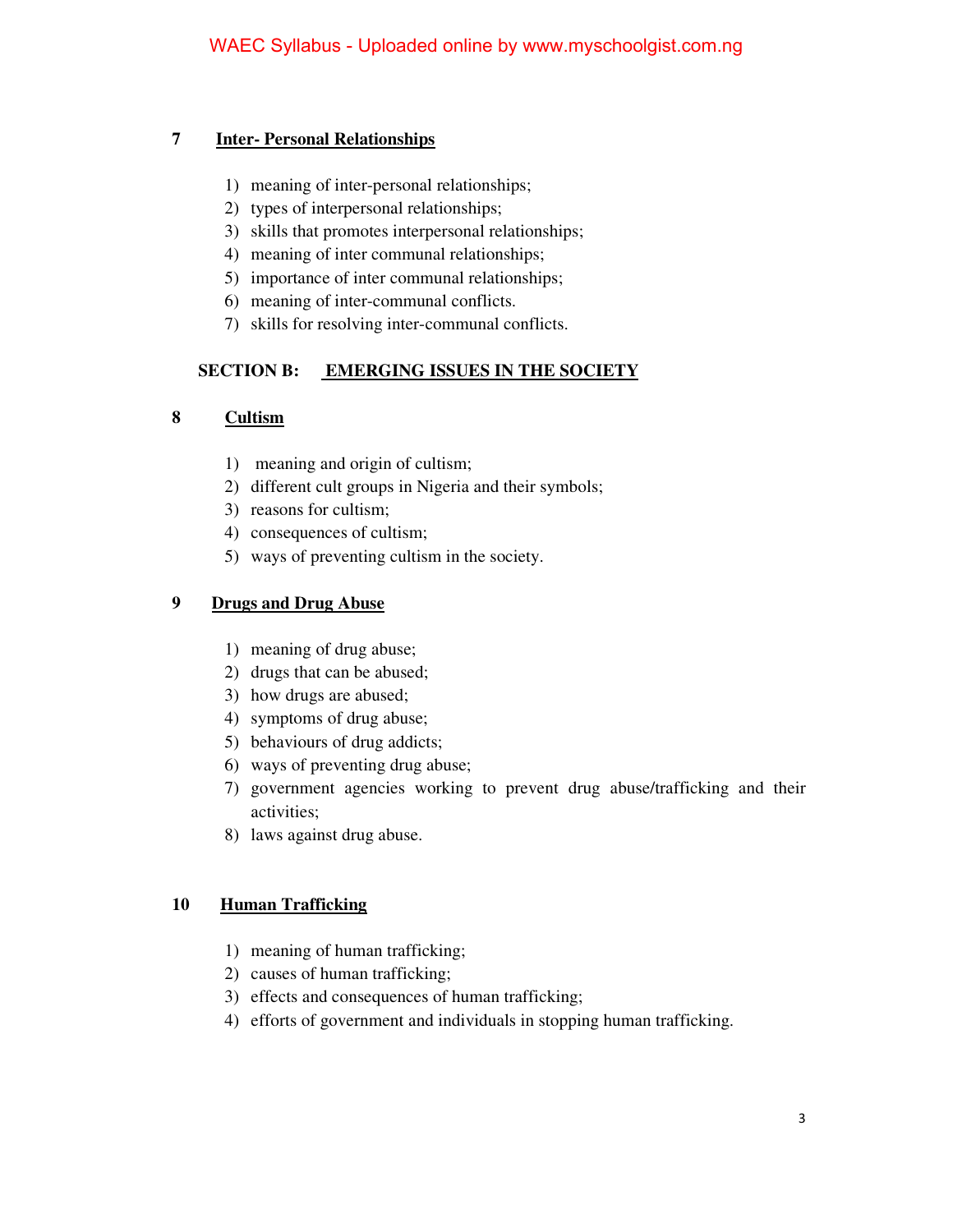# **11 Hiv/Aids**

- 1) meaning of HIV/AIDS;
- 2) causes of HIV/AIDS;
- 3) symptoms and effects of HIV/AIDS;
- 4) prevention of HIV/AIDS;
- 5) stigmatization of people living with HIV/AIDS.

## **12 Youth Empowerment**

- 1) meaning of youth empowerment;
- 2) youth empowerment skills;
- 3) importance and benefits of youth empowerment skills.
- 4) efforts of government towards youth empowerment.

## **SECTION C: GOVERNMENTAL SYSTEM AND PROCESSES**

#### **13 Structure and Functions of Government**

- 1) meaning of government;
- 2) structure/tiers of government;
- 3) functions of government.

## **14 Democracy, Rule of Law and National Development**

- 1) meaning, types, and features of democracy;
- 2) importance of democracy;
- 3) pillars of democracy;
- 4) problems of democracy;
- 5) meaning of rule of law;
- 6) features of rule of law;
- 7) importance of rule of law;
- 8) problems of rule of law;
- 9) meaning of national development;
- 10) how democracy and Rule of law promote national development- good governance, employment creation and poverty alleviation etc.

## **15 Political Apathy**

- 1) meaning of political apathy;
- 2) causes of political apathy;
- 3) consequences of political apathy;
- 4) why leaders fail to protect the interests of their followers;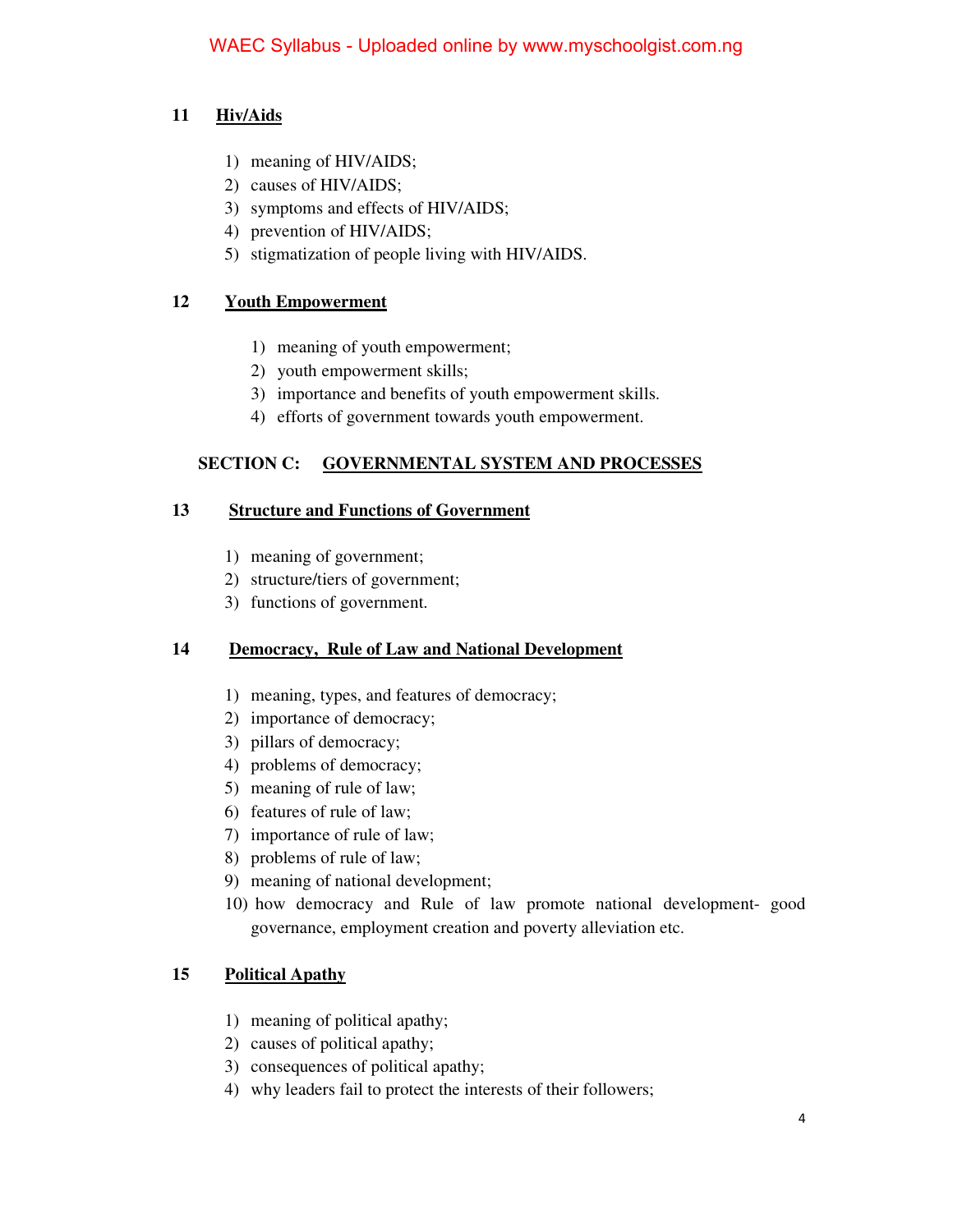# WAEC Syllabus - Uploaded online by www.myschoolgist.com.ng

- 5) how leaders can protect the interests of their followers;
- 6) ways of discouraging political apathy.

#### **16 Civil Society and Popular Participation**

- 1) meaning of popular participation;
- 2) types of popular participation;
- 3) the need for popular participation in the society;
- 4) traditional and modern modes of popular participation;
- 5) achieving popular participation in politics;
- 6) meaning of civil society;
- 7) functions / need for civil society;
- 8) qualities / characteristics of civil society; i.e. accountability, fairness, justice, equity etc.
- 9) problems of civil society; i.e. bribery and corruption, inadequate funding, over bearing influence of foreign donors etc.

#### **17 Public Service in Democracy**

- 1) meaning of public service;
- 2) functions of public service;
- 3) problems of public service;
- 4) reasons for the shortcomings in the public service;
- 5) ways of improving the public service.

#### **SUGGESTED READING LIST**

| S/N              | <b>AUTHOR</b>                      | TITLE                                                                                             |
|------------------|------------------------------------|---------------------------------------------------------------------------------------------------|
| 1.               | ADAMOLEKUN, L.                     | Politics and Administration in Nigeria. Ibadan: Spectrum<br>Books Ltd, 1986.                      |
| 2.               | ADEBAYO, A.                        | Principles and Practice of Public Administration in Nigeria.<br>Ibadan: Spectrum Books Ltd, 2000. |
| 3.               | ANIFOWOSE, R. &<br>F. ENEMUO (eds) | <i>Elements of Politics.</i> Lagos: Sam Iroanusi Publications, 1999                               |
| $\overline{4}$ . | APPADORAI A.                       | <i>The Substance of Politics, Eleventh Edition. Madras: Oxford</i><br>University Press, 1975.     |
| 5.               | BANJI, K.                          | Citizenship Education. Lagos: Dedun Educational Books,<br>1976.                                   |